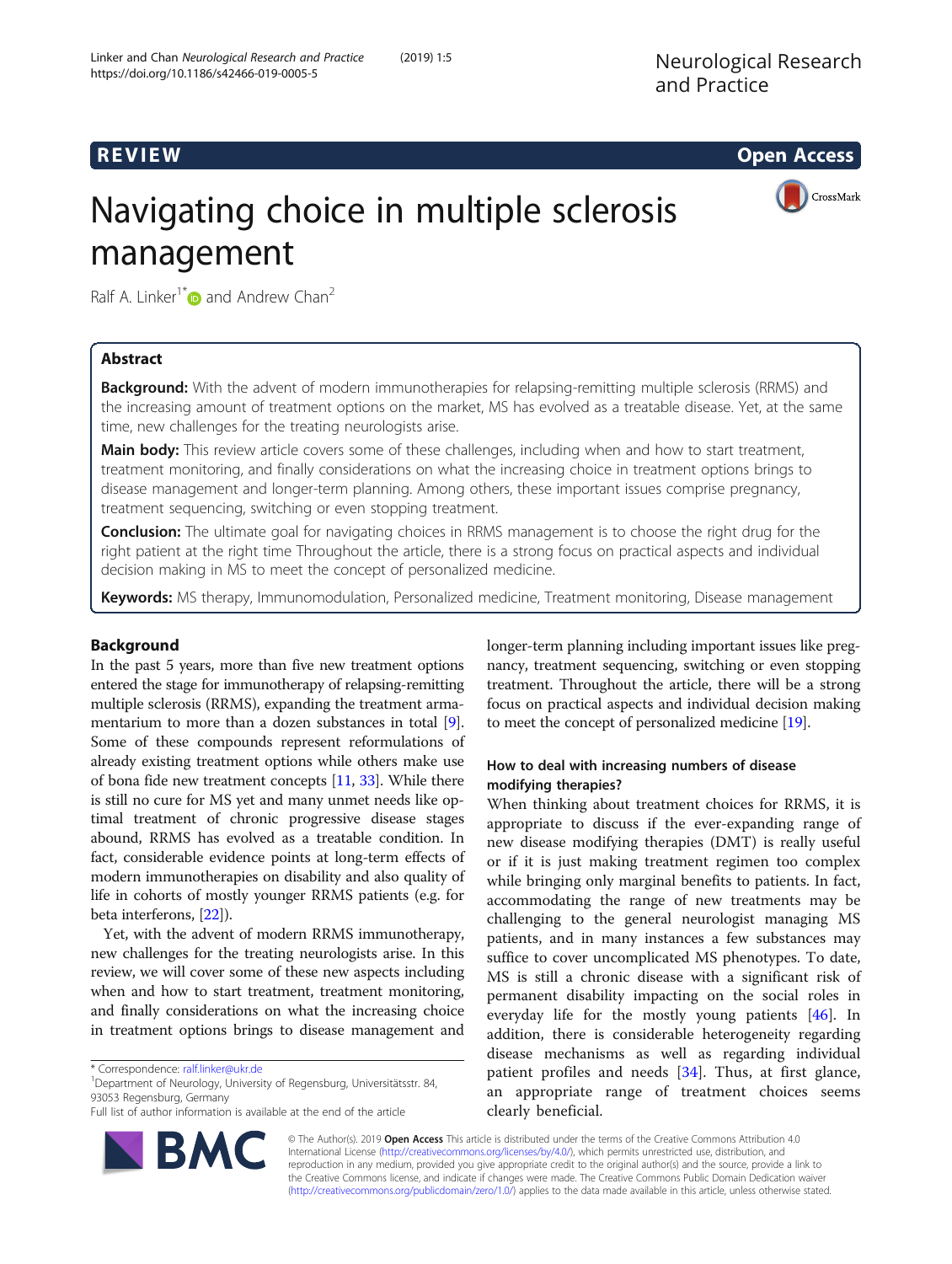Yet, it may be worthwhile to take a look at the evolution of immunomodulatory MS therapy over the past 20 years. With only interferon beta preparations and later also glatiramer acetate as injectable immunomodulators on the one hand and some limited data for time-honoured immunosuppressants like azathioprine, cyclophosphamide or mitoxantrone on the other, treatment choices were limited, but also easier to choose from. With more options at hand over the last years, there certainly is greater complexity and responsibility for patients as well as treating physicians alike, especially with respect to treatment adherence and monitoring.

Since the advent of natalizumab as the first monoclonal antibody for MS treatment in 2007, there is an ongoing process of learning about the benefits and risks of more than a dozen therapies. In particular, important points are what to screen for at baseline and what to tell patients before starting them on a new therapy. Different monitoring protocols have been instituted to manage the distinct risk profiles of single compounds with the rare but imminent risk for progressive multifocal encephalopathy (PML) on treatment with natalizumab as a very prominent example [[17\]](#page-6-0).

However, there has been much inspiration and hope that the newer compounds may harbour the potential to yield a higher efficacy for the individual MS patient. The pivotal AFFIRM trial on natalizumab started enrolling patients more than 15 years ago thus marking the start of an era of new therapeutic options [[41\]](#page-7-0). In this trial, natalizumab reduced the rate of clinical relapse at 1 year by 68%, the risk of sustained progression of disability over 2 years by 42%, and led to an 83% reduction in the accumulation of new or enlarging hyperintense T2 lesions, as detected by cranial magnetic resonance imaging (MRI). These results paved the way for the concept of freedom of disease activity [\[15](#page-6-0)] and later no evidence of disease activity (NEDA, [[2\]](#page-6-0)) as new compound trial read-out which may also impact on our treatment goals in everyday practice  $[13]$  $[13]$ . Over the last 10 years, we now additionally gained clinical experience with the newer DMTs and new concepts arose, like selective or pulsed immune reconstitution therapy (PIRT) with alemtuzumab [[60](#page-7-0)] and cladribine [\[59\]](#page-7-0) as new players in the armamentarium of immunotherapy and bone marrow transplantation as an ultimate therapy concept. PIRT may offer lasting effects without continuous treatment for a significant proportion of patients. However, at this time point, it is not entirely clear if the proposed immune reconstitution is an immunologically valid scaffold for the observed sustained clinical effects.

Furthermore, data from the phase II and III randomized clinical trials were increasingly supplemented by data from extension studies and real-world evidence from registries which are of help to obtain some view on comparative efficacy of compounds as well as on more rare side effects [\[57](#page-7-0)]. A good example is the MS Base registry with large patient numbers allowing for propensity matched scoring analyses. In a recently published study on RR-MS patients from this registry, Kalincik and co-workers compared 189 patients given alemtuzumab, 2155 patients given interferon beta, 828 patients given fingolimod, and 1160 patients given natalizumab [\[20](#page-6-0)]. They found similar effects of alemtuzumab and natalizumab on annualized relapse rates. While alemtuzumab seemed superior to fingolimod and interferon beta in mitigating relapse activity, natalizumab seemed superior to alemtuzumab in enabling recovery from disability. While such studies may be helpful in informing on some efficacy measures between distinct compounds, treatment decisions between e.g. alemtuzumab and natalizumab may be primarily governed by further factors like treatment concept (see above) or side effects profile.

Despite all positive data with new compounds, there is still an ongoing debate on the magnitude of effects which can be achieved with our treatment armamentarium. Here, data from a large Italian MS cohort may be of interest, in which approximately 70% of patients have been on treatment since 1995  $[5]$  $[5]$ . For the first three epochs of diagnosis, 1980–1990, 1991–1995 and 1996– 2000, there was a similar rate of patients reaching a milestone EDSS of 6.0 (i.e. walking with a cane). For patients diagnosed during the epoch from 2001 to 2005, this rate was reduced by 37%, and for those diagnosed in 2006–2010, this rate was reduced by 46%. While it may be too early to draw conclusions for the cohort diagnosed since 2011, these data suggest that the course of MS is significantly influenced by the epoch of diagnosis with new treatment options probably being an important variable. Thus, new treatment options may bring significant value to the clinical outcomes for patients, and therefore their quality of life.

Yet, with a large array of options, the responsibility to make the right choice for the individual patient is also increasing. At this point, it may be worthwhile to turn to guidelines and how they can inform about decision making. A good example may be the German guidelines for immunotherapy of RRMS [\(www.kompetenznetz-multiplesklerose.de](http://www.kompetenznetz-multiplesklerose.de)) which evolved from the escalation concept of the German MS Consensus Group [\[38\]](#page-7-0). In this guideline, treatments are grouped, or rather lumped together, for treatment of mild and moderate versus active and highly active disease courses. In some cases, the position of a single compound is rather based on perceived risk profiles and recommendations of the summary of product characteristics than pure efficacy. Furthermore, it is important to note that this guideline deliberately did not specify concrete criteria to define "active" or "highly active" and only sets a scope to leave room for individual treatment decisions. Finally, the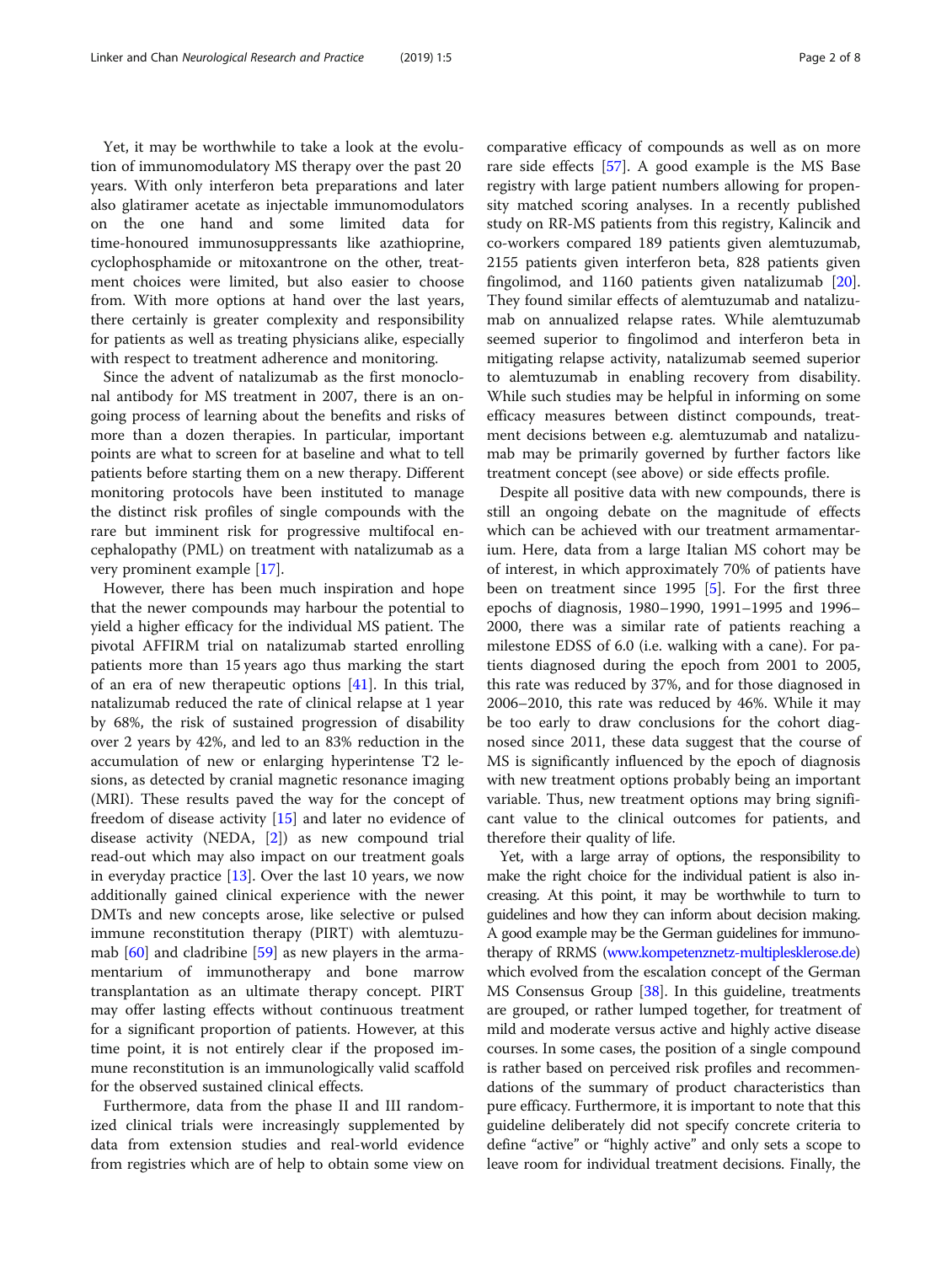guideline dates from 2014. An update is currently under revision and European guidelines with even more general recommendations were recently published [\[36,](#page-7-0) [37\]](#page-7-0). The limitation of such guidelines can also be witnessed in the case of the recent newcomer daclizumab, which has been available in Germany since 2016 and has not been mentioned in the guidelines. While the initial European label allowed its use in all relapsing MS patients, fatal cases of liver failure first led to restrictions in its use. After fatal cases of drug reaction with eosinophilia and systemic symptoms and severe inflammatory brain disorders, e.g. anti-NMDA-encephalitis and anti-GFAP-IgG associated encephalitis, daclizumab was finally withdrawn from the market [[8](#page-6-0), [32,](#page-7-0) [43](#page-7-0), [47](#page-7-0)].

Thus, guidelines may only set a framework but are of limited help to inform individual decision making for single patients.

In a practical approach, three main domains for guiding treatment decisions may be considered: disease activity and prognosis, potential drug issues and the individual patient profile. Regarding disease activity and prognosis, the distinction between active and inactive disease is worthwhile to consider as put forward in the Lublin classification of the clinical course of MS in 2013 [[31\]](#page-7-0). In addition, patients with rapidly evolving, highly active disease may be viewed separately. While there is no consensus on a definition of this group, the EMA recently proposed two relapses in the last year regardless of therapy or one relapse under therapy with MRI evidence of active disease (contrast enhancement and at least 9 T2 lesions) as criteria relevant for the label of cladribine ([http://www.ema.europa.eu/docs/en\\_GB/](http://www.ema.europa.eu/docs/en_GB/document_library/EPAR_-_Product_Information/human/004230/WC500234561.pdf) [document\\_library/EPAR\\_-\\_Product\\_Information/human/](http://www.ema.europa.eu/docs/en_GB/document_library/EPAR_-_Product_Information/human/004230/WC500234561.pdf) [004230/WC500234561.pdf](http://www.ema.europa.eu/docs/en_GB/document_library/EPAR_-_Product_Information/human/004230/WC500234561.pdf)). Regarding drug related issues, one may consider tolerability, the individual safety profile, monitoring frequency, and drug effects. Tolerability issues may classically comprise flu-like symptoms or also gastrointestinal side-effects. When discussing drug safety, autoimmunity, risks for neoplasms and the risk for infections, particularly opportunistic infections (e.g. PML), are of paramount interest. Individual pharmacodynamics and pharmacokinetic properties of single compounds play an important role for drug-drug interactions, carry-over infections, rebound effects and sequencing of drugs. Regarding patient profiles, there is an important role of adherence, co-morbidities (skin, heart, liver, renal function, other autoimmune diseases, hematopoietic abnormalities, [\[26\]](#page-6-0)) and, finally, personal factors. These factors are nowadays of particular importance and comprise personal views on pregnancy and family planning, work, travel, spare-time activities, daily structure and others, which in turn may influence quality of life and treatment choices [\[30\]](#page-7-0).

In summary, it is important to be aware of all available treatment options for MS. With the unique characteristics of every patient and the increasing number of individual factors on disease activity, drug properties and patient profiles to be considered, a great range of therapeutic options is highly welcome [\[19\]](#page-6-0). Hypothetically, heterogeneity of pathomechanisms can be met by different modes of action of the broad range of immunotherapies like recently proposed for plasma exchange which may be more effective in histopathological patterns I and II [\[54\]](#page-7-0).

# Monitoring MS disease activity

Disease monitoring under immunotherapy is in the focus of an at times controversial debate within the MS community. Prevailing questions are: What should we measure? How should we measure? Is there a threshold of acceptable disease activity, or should we be switching therapy at the first sign of any uncontrolled activity? To further set the scene for this discussion, it may be worthwhile to take a look at disease monitoring in the setting of phase III clinical MS trials, and then compare it to the approach in clinical practice. In a clinical phase III trial, patients are routinely seen every 4 weeks to 3 months. Typical outcomes include assessment of relapse rates, disability as measured by multiple sclerosis functional composite and EDSS every 3 months by a certified rater, and additionally cranial MRI, as evidenced in the NEDA concept (see above). Yet, in the future, patients reported outcomes (PRO, e.g. MSIS-29), brain atrophy, or cognitive measures like the symbol digit modalities test (SDMT) every 6 months may add to this concept [[12\]](#page-6-0). Along this line, visual quality of life is a potentially under-recognized parameter, which can be quantified using the NEI-VFQ 25  $[16]$  $[16]$  $[16]$ . In addition, efficacy monitoring in clinical trials is more frequent than expected in clinical practice, and nowadays engages a range of techniques aiming at maximising objectivity (e.g. low contrast visual acuity charts, optical coherence tomography; OCT etc.). For OCT, feasibility of automatic segmentation with manual correction in specific macular areas was shown even in a multi-center setting [[39\]](#page-7-0). In real-life outpatient practice, there is considerably less time (sometimes only a few minutes), and far fewer resources to assess the patient for ongoing disease activity. While access to MRI may be good in many health care settings nowadays, the quality of the radiologist and the report may vary. In addition, clinical studies require a quantitative MRI report. Yet, real world MRI reports are often very descriptive without stating clear quantitative results relative to the previous scan.

When discussing what to measure, it is important to understand current concepts of MS disease evolution. MS is often described by the iceberg analogy with the clinical manifestations above the water representing a small fraction of the full disease pathology [\[14\]](#page-6-0). In fact, MS is a microscopic disease and clinical endpoints only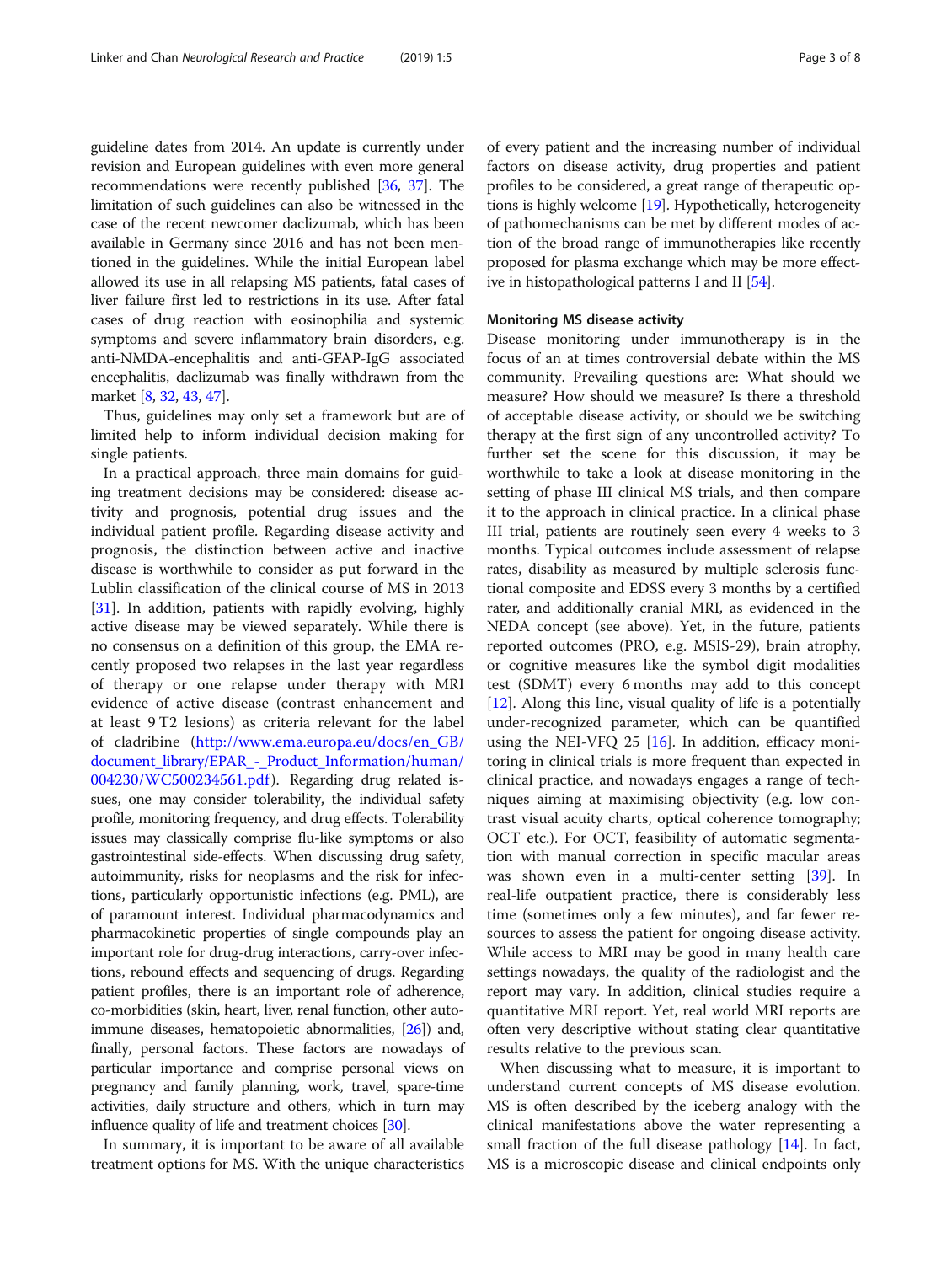represent the literal tip of this iceberg. In accordance, focal MRI only represents the tip of sub-clinical disease processes which include grey matter or changes of the normal appearing white matter (NAWM). It has been well described that MRI may pick up damage before clinically relevant changes are observed. There is very convincing data that new T2-lesions detected by MRI are a good predictor of later relapses. A range of brain volumetric changes may very well indicate the level of end organ (CNS) damage and predict later disability. However, lack of standardization, among others owing to high technical variability, may complicate implementation in clinical routine [\[3](#page-6-0)]. Beyond MRI techniques, modern concepts are trying to validate more sensitive, simpler measures of CNS damage and focus on cognition (see below), optical coherence tomography [[40](#page-7-0)] or also serum levels of the neurofilament light chain with the very sensitive single molecule array (SIMOA) technique [[23,](#page-6-0) [28](#page-7-0)].

Yet, nowadays, cranial MRI is most widely employed to sensitively assess adequate disease control under immunotherapy. In addition to many scoring systems for disease activity, the Rio Score and the modified Rio Score represent two widely discussed approaches that may define adequate versus inadequate disease control under beta interferon therapy. While the "classical" Rio Score combines MRI measures, relapses and EDSS [[44](#page-7-0)], the modified Rio score removes the requirement to measure the EDSS objectively at every visit [\[49\]](#page-7-0). Sormani and co-workers applied the modified Rio score to phase 3 study data with interferon beta 1a three times weekly. They further refined its use by adding a 6-month follow up MRI for those patients with a score of 1 at year one [[50](#page-7-0)].

Thus, they were able to classify patients as either "interferon responders" or "non-responders" with the "non-responder" group being just as likely to progress as an untreated group. In addition, the modified Rio score may also identify responders to oral therapies like fingolimod or teriflunomide [\[52](#page-7-0)] pointing at a general and not an interferon beta therapy specific principle. While it is not entirely clear if the same criteria could be used to stratify responders and non-responders to any other treatment, such scoring systems provide some guidance what thresholds of MRI activity may not be tolerated if the EDSS is not included as part of a scoring system. In addition, volumetric measures may also be helpful as shown in a meta-analysis of 13 placebo-controlled RRMS trials involving more than 18.000 MS patients. This study revealed that the effects of a given therapy on T2 lesion volume and the rate of whole brain volume change combined may explain 75% of its impact on disability progression [[51\]](#page-7-0).

For a practical approach, one may refer to the MAGNIMS guidelines for MR imaging in MS [[58](#page-7-0)]. It is recommended to perform the first monitoring scan some 6–12 months after treatment initiation ("rebaselining") and then yearly thereafter. In order to co-register images, patients need to be scanned in the same scanner with the same protocol including field strength of ≥1.5 T with a maximum slice thickness of 3 mm (or, better, 3D scans) and identical sequence parameters, orientation and slice positioning. For detecting new or enlarging lesions proton density and/or T2-FLAIR and T2 weighted fast or turbo spin-echo sequences are recommended. For detecting lesions with high inflammatory activity, it is still suggested to employ gadolinium (Gd) enhanced T1w scans ≥5 min after Gd administration. The use of linear gadolinium contrast agents has become somehow scrutinized with reports on persistent Gd deposition in the dentate nucleus and the basal ganglia [[21](#page-6-0)] after repeated application and recently EMA has restricted use of these contrast agents. Whereas clinical relevance is uncertain and also modern macrocyclic Gd agents appear to be more stable, indication for the application of Gd should follow a clear rationale (e.g. clinical symptomatology, new T2-lesions) [\[7](#page-6-0)].

Ideally, this imaging approach will yield a quantitative output for the same measures across repeat scans (i.e. lesion counts), and if possible, also volumetric measurements (of T2 lesions as well as brain structures, and whole brain). Here, it may be advised to look for a user-friendly system that automatically generates the requested outputs. One example for for reliable detection and quantification of T2-weighted hyperintense MS lesions is the FLAIRfusion image processing approach. FLAIRfusion provides reliable detection of newly developing MS lesions along with strong inter-reader agreement across all levels of expertise in 35 s of reading time with a combined sensitivity of 100%, and a specificity of 88.2% [[48](#page-7-0)]. In contrast to such automated protocols to quantify inflammatory activity, the assessment of brain atrophy in real-world settings is much more complicated and respective automatic analysis pipelines are under development [\[45\]](#page-7-0).

Beyond MRI, measures of cognitive information processing (as previously measured by the PASAT-3 test) and quality of life (QoL) measures seemed to be strong prognostic factors as baseline prognostic marker; even stronger than about 20 other baseline variables investigated, including many MRI parameters [\[42\]](#page-7-0). This may be due to the fact that cognitive dysfunction rather represents a marker of neurodegeneration than inflammatory activity. According to the concept of brain reserve, neurodegenerative processes in MS may lead to a decrease in intracranial volume with time. Individuals with a larger cognitive reserve may be able to withstand a more severe disease burden without suffering cognitive impairment or dementia [\[55\]](#page-7-0).

Thus, a cognitive decline on treatment may indicate inadequate disease control. Yet, the absence of cognitive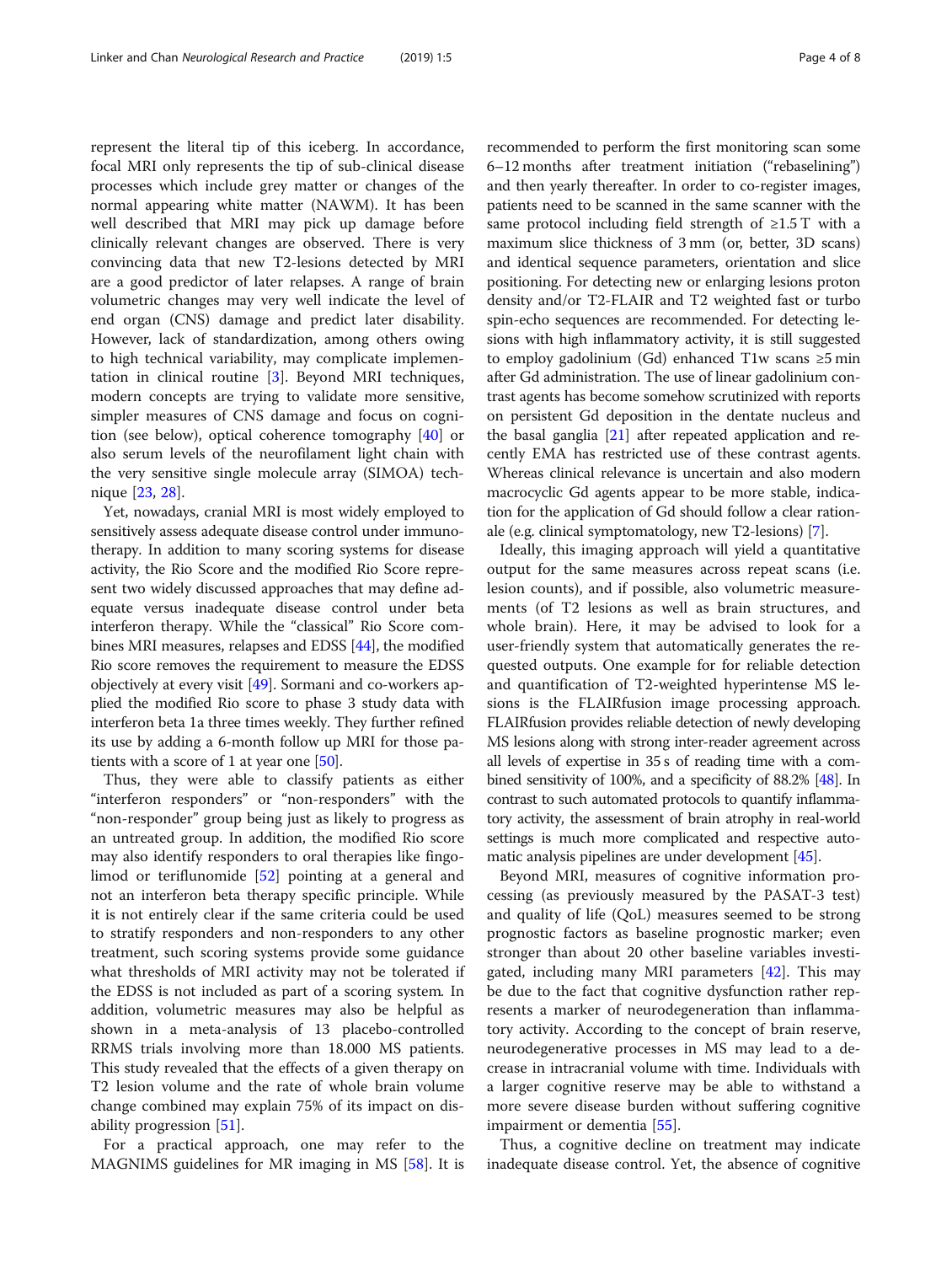decline may not necessarily mean the reverse (that the disease is adequately controlled) - it may simply indicate that some cognitive reserve is still available and the degenerative processes are hence masked. Unfortunately, this brain reserve may be depleted even during periods of apparent remission if disease activity is not kept under control. In fact, cognitive deterioration is strongly associated with other measures of disease activity, including brain volume change. Recent studies have shown cognition to be a strong and sensitive marker of disease progression over time [\[35](#page-7-0)]. It thus is advised to perform cognitive testing on an annual basis [[29\]](#page-7-0). Ideally, all cognitive domains should be assessed with a battery of test. Yet, in clinical practice, this is rarely feasible. If testing only one domain, it is suggested to focus on processing speed. Here, the SDMT is the most commonly recommended test which is increasingly available as a digital tool [[1\]](#page-6-0).

In summary, it is important to set a treatment goal and have an agreed threshold for assessing the treatment response together with the individual patient. It is important not to miss activity and to have reliable measures of disease activity as well as neurodegeneration at hand, and to employ them in an optimal way. To date, the best available tool is a standardised quantified MRI which may depict both, inflammatory activity and neurodegeneration. In addition, one may consider the assessment of cognition or QoL to monitor for early deterioration in functional reserve with the ultimate goal not to miss the window of opportunity to optimise immunotherapy before disability accumulates. The combination of different measures as applied in the "no evidence of disease activity" (NEDA) concept or the "multiple sclerosis decision model" that incorporates additional neuropsychological aspects may assist in clinical practice, although not all of those models have been completely validated yet [\[53](#page-7-0)].

# Switching, sequencing, and stopping of therapy

Since 2011, three new oral treatment options and three new monoclonal antibodies for the treatment of relapsing remitting MS have been licensed in the EU. This plethora of new therapeutic concepts leads to new questions including issues like sequencing of therapies, how to switch between different compounds, and when to stop a given therapy. Kobelt and co-workers conducted a cross-sectional study in 16 countries which included more than 16.000 participants [[27](#page-7-0)]. Patients reported on their disease, health-related QoL and resource consumption. Adjusted for purchasing power parity, costs were 22.800€ in mild, 37.100€ in moderate and 57.500€ in severe disease. Healthcare accounted for 68, 47%, or 26% of these amounts, respectively. Thus, costs and utility were highly correlated with disease severity, but resource consumption was heavily influenced by healthcare systems organization and availability of services. A single center epoch analysis from Italy revealed that the time from diagnosis to start of treatment was reduced from over 10 years in the 1980s to less than 1 year in the recent years. At the same time, the odds of reaching an EDSS  $\geq 6.0$  over the age epoch from 25 to 65 were reduced from over 80% to about 20% - a fact which nicely correlates with the increasing number of available treat-ment options over time [\[5](#page-6-0)].

For sequencing options, different strategies may be envisioned ranking from "slow escalation" with switching between compounds with low or moderate efficacy to "rapid escalation" with immediate switching from a compound with lower or moderate efficacy to a compound with high efficacy. In some cases, a "hit hard an early" strategy with immediate start on a high efficacy compound may be the strategy of choice. In short, there are a large number of possible options, which may crucially depend on disease activity, drug properties and the individual patient profile. When thinking about sequencing or switching strategies, it is important to remember that there are few randomized studies addressing these issues. Many recommendations rely on personal or expert experience only. In fact, the only randomized phase III trial directly addressing a rapid escalation setting was the CARE MS II trial with alemtuzumab treatment in case of interferon beta failure  $[6]$  $[6]$ . Yet, due to severe infections and autoimmunity as possible side effects, this very switch may not be the most common choice in every day practice. The mechanism of action of a given compound, information on pharmacokinetics and half-life as well as the potential timeline of reversibility of effects on the immune system are important issues when considering a switch between compounds. Optimally, such strategies are already considered when starting an individual patient on the very first therapy. To get a rough idea, compounds for immune therapy of RRMS may be divided into drugs with anti-proliferative mechanism of action, cell depleting antibodies, therapies interfering with migration or immune cell trafficking and compounds with multiple perceived mechanisms (often grossly called "immunomodulators"). Yet, it is important to remember that even compounds with a perceived "immunomodulatory" mechanism of action may lead to cell depletion as side effect thus bearing the risk of opportunistic infections. Accordingly, some authorities like e.g. the FDA do not follow such classifications. In any case, switching to a new therapy will require an appropriate wash-out with at least normalization of leukocyte or lymphocyte numbers. Yet, a longer wash-out period may bear the inherent risk of returning disease activity especially in higher active patients thus pointing at the importance of pragmatic timelines in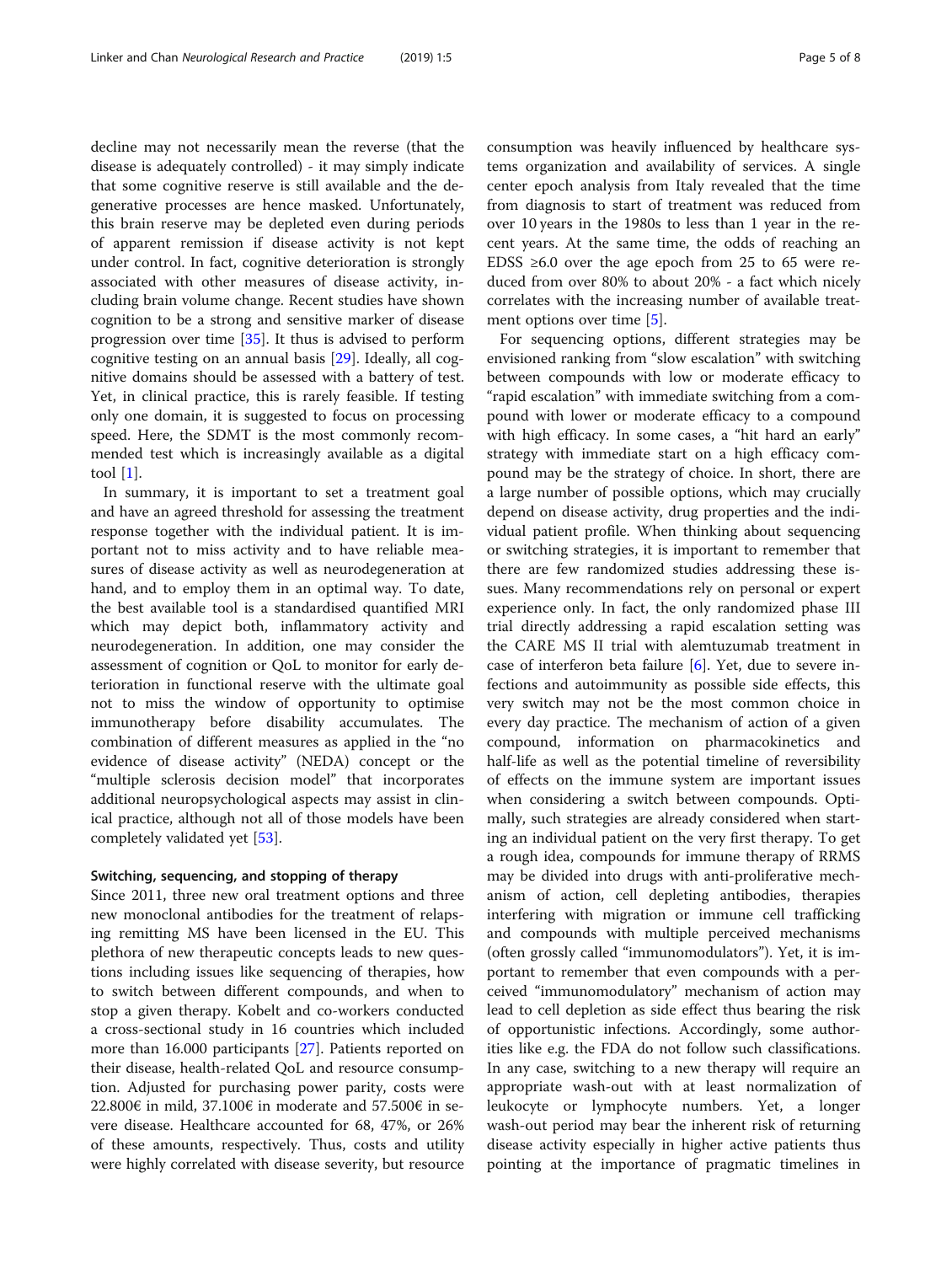individual cases which require thorough information and consenting of patients on risks of their disease versus risks of individual compounds. Finally, it is also important to note that, to date, there are no good routine blood markers to monitor qualitative changes of immune competence. Thus, treating neurologists may have to rely on quantitative numbers of leukocytes or lymphocytes in many situations [\[25](#page-6-0)].

Another important issue to consider is the planning of a family and the wish to have children, particularly in higher active patients. This topic comprises conception, pregnancy and lactation [\[18\]](#page-6-0). For some compounds like teriflunomide or also fingolimod, some evidence from animal studies point at teratogenic effects. Hence, the summaries of product characteristics recommend strict contraception and advise not to use them during conception or pregnancy. For teriflunomide, an accelerated elimination procedure with an 11 day protocol of cholestyramine or charcoal intake may be applied to yield plasma concentrations below 0.02 mg/L. In case of fingolimod, the wash-put period should comprise at least 2 months. For other compounds including dimethyl fumarate, monoclonal antibodies and injectables, a careful approach weighing the individual risks vs. benefits during pregnancy is recommended. Regarding pregnancy outcomes, prospective datasets for more than 300 pregnancies are only available for the injectables and natalizumab. However, it is worthwhile noting that larger numbers of index cases are necessary to also exclude rarer events. Data on conception under interferon treatment point at a mildly lower birth weight, but no other signs of malformation or miscarriage [\[56\]](#page-7-0). In contrast, the experience with natalizumab is more ambiguous and registry data point at an increased overall rate of birth defects, yet with no specific pattern of malformations and no increase in spontaneous abortion rate as compared to the general population [\[10](#page-6-0)]. In the case of compounds with a short half-life, like dimethyl fumarate, controlling time periods between stopping treatment and conception seem easier, but still require careful planning. Finally, compounds with pulsed or intermittent application like alemtuzumab or cladribine may offer the chance of pregnancy during drug free intervals after an appropriate safety margin. However, experience on pregnancies after exposure to these compounds is still limited.

During lactation, there are no comprehensive safety data for any compound on the market and patients are mostly advised to rely on immunomodulatory effect of breast feeding or to re-start immunotherapy after ablacation.

After a longer period without relapses, the discontinuation of disease modifying therapy (DMT) is a frequently considered topic in RR-MS. Yet, data on the disease course after stopping treatment are scarce. In a monocentric approach, several factors that could be associated with remaining relapse free after cessation of DMT were analyzed [[4\]](#page-6-0). However, these data warrant further corroboration. In an analysis of the MS Base registry including patients with no relapses for at least 5 years on DMT, 485 patients stopping DMT were compared to 854 patients staying on therapy in a propensity-score matched approach. In this study, the time to first relapse was similar between both groups while the time to confirmed disability progression was significantly shorter among patients stopping DMT than those continuing (adjusted hazard ratio = 1.47,  $[24]$  $[24]$ ). These data argue for careful evaluation of individual patients and their risk for progression when discussing the discontinuation of DMT. Moreover, the results are well in line with many data from registries pointing at longer term effects of modern immunotherapy on disability progression, particularly in the setting of early treatment initiation in RRMS.

# Conclusion

Patient and disease heterogeneity at the initial presentation and during the disease course renders the increasing treatment choices for RRMS very valuable thus allowing for personalisation of treatment. First, long-term experience on drug safety and efficacy of a compound may inform decision making. Here, real-world data and well-structured registries are of particular importance. Second, optimal monitoring for treatment response is a key issue. Here, it is strongly advised to employ standardized MRI protocols with automated and quantifiable algorithms. In addition, monitoring for cognition, e.g. with the SDMT as screening tool should be considered.

For strategic long-term planning, the timing of reversibility of immune cell effects is of particular interest. In short, the ultimate goal for navigating choices in RRMS management is to choose the right drug for the right patient at the right time.

#### Abbreviations

CNS: Central nervous system; DMT: Disease modifying therapy; Gd: Gadolinium; MRI: Magnetic resonance imaging; NAMW: Normal appearing white matter; PIRT: Pulsed immune reconstitution therapy; PML: Progressive multifocal leukoencephalopathy; PPP: Purchasing power parity; PRO: Patient reported outcome; QoL: Quality of life; RRMS: Relapsing-remitting MS; SDMT: Symbol digit modalities test; SIMOA: Single molecule array

#### Acknowledgements

Not applicable.

## Funding

There is no funding.

#### Availability of data and materials

Data sharing is not applicable to this article as no datasets were generated or analysed during the current study.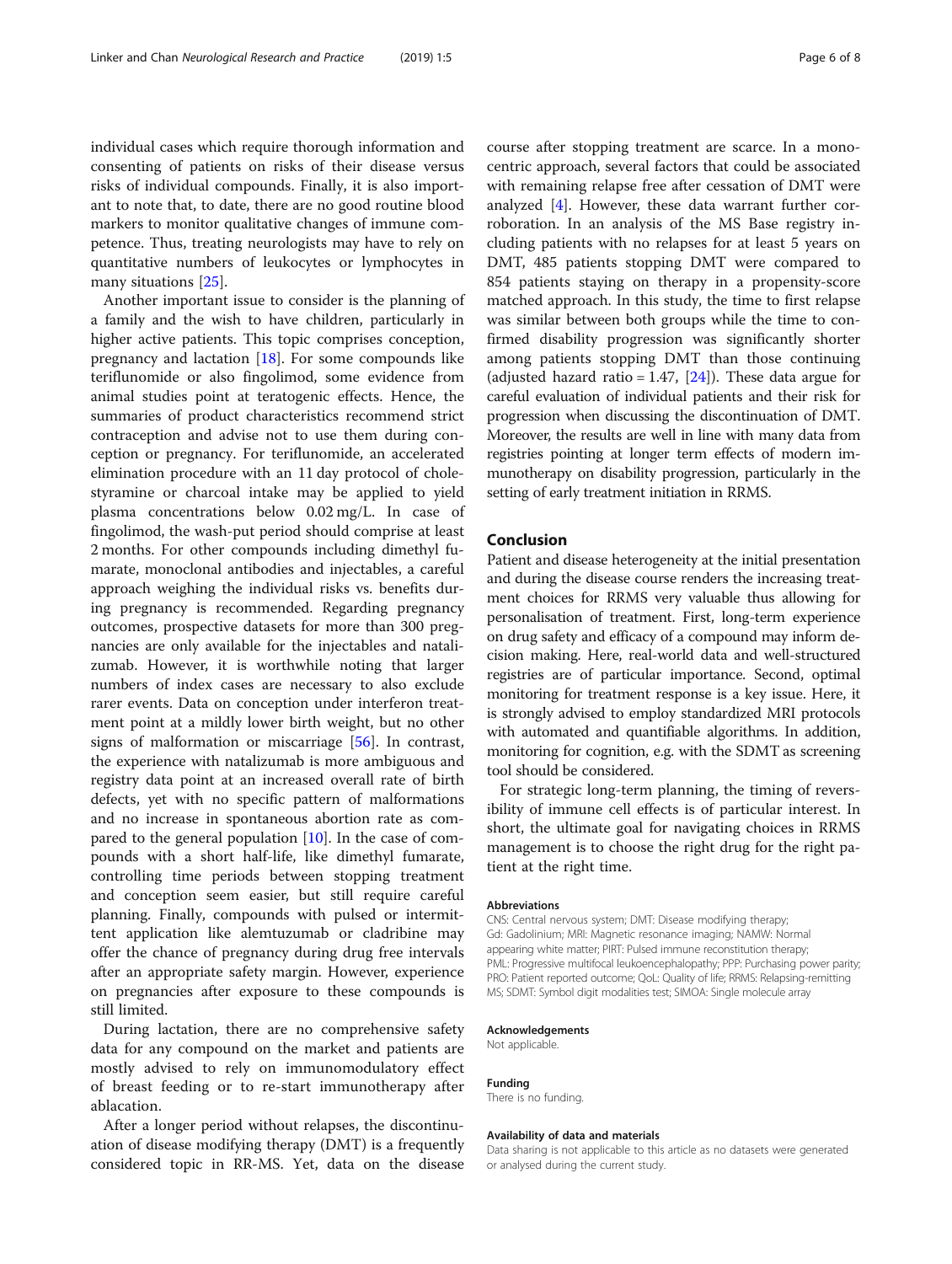## <span id="page-6-0"></span>Authors' contributions

Both authors equally contributed to the conception, literature search and writing as well as editing of the article. Both authors read and approved the final manuscript.

#### Ethics approval and consent to participate

This manuscript does not report or involve the use of any animal or human data or tissues.

#### Consent for publication

Not applicable.

## Competing interests

RAL received compensation for activities with Almirall, Bayer, Biogen, Genzyme, Merck, Novartis, Roche and Teva as well as research support from Biogen and Novartis. AC received research support from Genzyme and Novartis well as personal compensation for activities with Almirall, Bayer, Biogen, Genzyme, Merck, Novartis, Sanofi, and Teva.

# Publisher's Note

Springer Nature remains neutral with regard to jurisdictional claims in published maps and institutional affiliations.

#### Author details

<sup>1</sup>Department of Neurology, University of Regensburg, Universitätsstr. 84, 93053 Regensburg, Germany. <sup>2</sup>Ambulantes Neurozentrum, Inselspital, Bern University Hospital, Freiburgstr. 4, 3010 Bern, Switzerland.

## Received: 18 September 2018 Accepted: 21 November 2018 Published online: 28 February 2019

#### References

- 1. Benedict, R. H., DeLuca, J., Phillips, G., LaRocca, N., Hudson, L. D., & Rudick, R. (2017). Multiple sclerosis outcome assessments consortium. Validity of the symbol digit modalities test as a cognition performance outcome measure for multiple sclerosis. Multiple Sclerosis, 23(5), 721–733.
- 2. Bevan, C. J., & Cree, B. A. (2014). Disease, activity free status: A new end point for a new era in multiple sclerosis clinical research? Journal of the American Medical Assocation Neurology, 1(3), 269–270.
- 3. Biberacher, V., Schmidt, P., Keshavan, A., Boucard, C. C., Righart, R., Sämann, P., Preibisch, C., Fröbel, D., Aly, L., Hemmer, B., Zimmer, C., Henry, R. G., & Mühlau, M. (2016). Intra- and interscanner variability of magnetic resonance imaging based volumetry in multiple sclerosis. Neuroimage, 142, 188–197.
- 4. Bsteh, G., Feige, J., Ehling, R., Auer, M., Hegen, H., Di Pauli, F., Deisenhammer, F., Reindl, M., & Berger, T. (2017). Discontinuation of disease-modifying therapies in multiple sclerosis - Clinical outcome and prognostic factors. Multiple Sclerosis, 23(9), 1241–1241.
- 5. Capra, R., Cordioli, C., Rasia, S., Gallo, F., Signori, A., & Sormani, M. P. (2017). Assessing long-term prognosis improvement as a consequence of treatment pattern changes in MS. Multiple Sclerosis, 23(13), 1757–1761.
- 6. Coles, A. J., Twyman, C. L., Arnold, D. L., Cohen, J. A., Confavreux, C., Fox, E. J., Hartung, H. P., Havrdova, E., Selmaj, K. W., Weiner, H. L., Miller, T., Fisher, E., Sandbrink, R., Lake, S. L., Margolin, D. H., Oyuela, P., Panzara, M. A., Compston, D. A., & CARE-MS II investigators. (2012). Alemtuzumab for patients with relapsing multiple sclerosis after disease-modifying therapy: A randomised controlled phase 3 trial. Lancet, 380(9856), 1829–1839.
- Dekkers, I. A., Roos, R., & van der Molen, A. J. (2018). Gadolinium retention after administration of contrast agents based on linear chelators and the recommendations of the European Medicines Agency. European Radiology, 28(4), 1579–1584.
- 8. Devlin, M., Swayne, A., Newman, M., O'Gorman, C., Brown, H., Ong, B., Robertson, T., Airey, C., & Blum, S. (2018). A case of immune-mediated encephalitis related to daclizumab therapy. Multiple Sclerosis In press.
- 9. Faissner, S., & Gold, R. (2018). Efficacy and safety of the newer Multiple sclerosis drugs. Approved since 2010. CNS Drugs, 32(3), 269–287.
- 10. Friend, S., Richman, S., Bloomgren, G., Cristiano, L. M., & Wenten, M. (2016). Evaluation of pregnancy outcomes from the Tysabri® (natalizumab) pregnancy exposure registry: A global, observational, follow-up study. BMC Neurology, 16(1), 150.
- 11. Giovannoni, G. (2018). Disease-modifying treatments for early and advanced multiple sclerosis: A new treatment paradigm. Current Opinion in Neurology, 31(3), 233–243.
- 12. Giovannoni, G., Tomic, D., Bright, J. R., & Havrdová, E. (2017). "No evident disease activity": The use of combined assessments in the management of patients with multiple sclerosis. Multiple Sclerosis, 23(9), 1179–1187.
- 13. Giovannoni, G., Turner, B., Gnanapavan, S., Offiah, C., Schmierer, K., & Marta, M. (2015). Is it time to target no evident disease activity (NEDA) in multiple sclerosis? Multiple Sclerosis and Related Disorders, 4(4), 329–333.
- 14. Hauser, S. L. (2006). Multiple sclerosis: tip of the iceberg? Annals of Neurology, 59(4), 11A–12A.
- 15. Havrdova, E., Galetta, S., Stefoski, D., & Comi, G. (2010). Freedom from disease activity in multiple sclerosis. Neurology, 74(supplement 3), S3-7.
- 16. Heesen, C., Haase, R., Melzig, S., Poettgen, J., Berghoff, M., Paul, F., Zettl, U., Marziniak, M., Angstwurm, K., Kern, R., Ziemssen, T., & Stellmann, J. P. (2018). Perceptions on the value of bodily functions in multiple sclerosis. Acta Neurologica Scandinavica, 137(3), 356–362.
- 17. Ho, P. R., Koendgen, H., Campbell, N., Haddock, B., Richman, S., & Chang, I. (2017). Risk of natalizumab-associated progressive multifocal leukoencephalopathy in patients with multiple sclerosis: A retrospective analysis of data from four clinical studies. Lancet Neurology, 16(11), 925–933.
- 18. Houtchens, M. K., & Kaplan, T. B. (2017). Reproductive issues in MS. Seminars in Neurology, 37(6), 632–642.
- 19. Kalincik, T., Manouchehrinia, A., Sobisek, L., Jokubaitis, V., Spelman, T., Horakova, D., Havrdova, E., Trojano, M., Izquierdo, G., Lugaresi, A., Girard, M., Prat, A., Duquette, P., Grammond, P., Sola, P., Hupperts, R., Grand'Maison, F., Pucci, E., Boz, C., Alroughani, R., Van Pesch, V., Lechner-Scott, J., Terzi, M., Bergamaschi, R., Iuliano, G., Granella, F., Spitaleri, D., Shaygannejad, V., Oreja-Guevara, C., Slee, M., Ampapa, R., Verheul, F., McCombe, P., Olascoaga, J., Amato, M. P., Vucic, S., Hodgkinson, S., Ramo-Tello, C., Flechter, S., Cristiano, E., Rozsa, C., Moore, F., Luis Sanchez-Menoyo, J., Laura Saladino, M., Barnett, M., Hillert, J., Butzkueven, H., & MSBase Study Group. (2017a). Towards personalized therapy for multiple sclerosis: Prediction of individual treatment response. Brain, 140(9), 2426–2443.
- 20. Kalincik, T., Brown, J. W. L., Robertson, N., Willis, M., Scolding, N., Rice, C. M., Wilkins, A., Pearson, O., Ziemssen, T., Hutchinson, M., McGuigan, C., Jokubaitis, V., Spelman, T., Horakova, D., Havrdova, E., Trojano, M., Izquierdo, G., Lugaresi, A., Prat, A., Girard, M., Duquette, P., Grammond, P., Alroughani, R., Pucci, E., Sola, P., Hupperts, R., Lechner-Scott, J., Terzi, M., Van Pesch, V., Rozsa, C., Grand'Maison, F., Boz, C., Granella, F., Slee, M., Spitaleri, D., Olascoaga, J., Bergamaschi, R., Verheul, F., Vucic, S., McCombe, P., Hodgkinson, S., Sanchez-Menoyo, J. L., Ampapa, R., Simo, M., Csepany, T., Ramo, C., Cristiano, E., Barnett, M., Butzkueven, H., Coles, A., & MSBase Study Group. (2017b). Treatment effectiveness of alemtuzumab compared with natalizumab, fingolimod, and interferon beta in relapsing-remitting multiple sclerosis: A cohort study. Lancet Neurology, 16(4), 271–281.
- 21. Kanda, T., Matsuda, M., Oba, H., Toyoda, K., & Furui, S. (2015). Gadolinium deposition after contrast-enhanced MR imaging. Radiology, 277(3), 924–925.
- 22. Kappos, L., Edan, G., Freedman, M. S., Montalbán, X., Hartung, H. P., Hemmer, B., Fox, E. J., Barkhof, F., Schippling, S., Schulze, A., Pleimes, D., Pohl, C., Sandbrink, R., Suarez, G., Wicklein, E. M., & BENEFIT Study Group. (2016). The 11-year long-term follow-up study from the randomized BENEFIT CIS trial. Neurology, 87(10), 978–987.
- 23. Khalil, M., Teunissen, C. E., Otto, M., Piehl, F., Sormani, M. P., Gattringer, T., Barro, C., Kappos, L., Comabella, M., Fazekas, F., Petzold, A., Blennow, K., Zetterberg, H., & Kuhle, J. (2018). Neurofilaments as biomarkers in neurological disorders. Nature Reviews Neurology, 14(19), 577–589.
- 24. Kister, I., Spelman, T., Alroughani, R., Lechner-Scott, J., Duquette, P., Grand'Maison, F., Slee, M., Lugaresi, A., Barnett, M., Grammond, P., Iuliano, G., Hupperts, R., Pucci, E., Trojano, M., Butzkueven, H., & MSBase Study Group. (2016). Discontinuing disease-modifying therapy in MS after a prolonged relapse-free period: A propensity score-matched study. Journal of Neurology, Neurosurgery and Psychiatry, 87(10), 1133–1137.
- 25. Klotz, L., Berthele, A., Brück, W., Chan, A., Flachenecker, P., Gold, R., Haghikia, A., Hellwig, K., Hemmer, B., Hohlfeld, R., Korn, T., Kümpfel, T., Lang, M., Limmroth, V., Linker, R. A., Meier, U., Meuth, S. G., Paul, F., Salmen, A., Stangel, M., Tackenberg, B., Tumani, H., Warnke, C., Weber, M. S., Ziemssen, T., Zipp, F., & Wiendl, H. (2016). Monitoring of blood parameters under course-modified MS therapy : Substance-specific relevance and current recommendations for action. Nervenarzt, 87(6), 645–659.
- 26. Kobelt, G., & Giovannoni, G. (2017). Tackling comorbidity in multiple sclerosis. Multiple Sclerosis and Related Disorders, 17, 144–145.